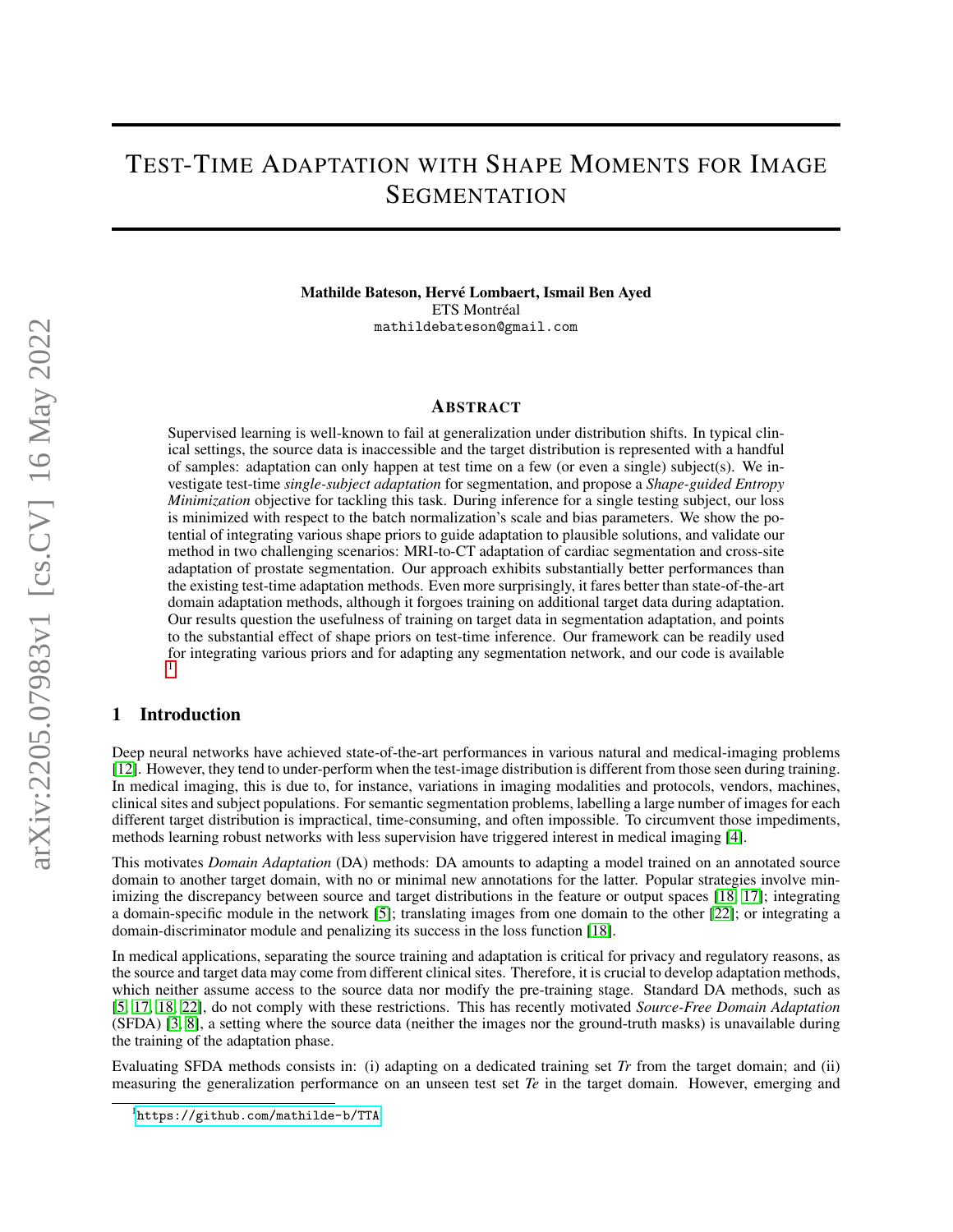

<span id="page-1-0"></span>Figure 1: Overview of our framework for Test-Time Adaptation with Shape Moments: we leverage entropy minimization and shape priors to adapt a segmentation network on a single subject at test-time.

very recent *Test-Time Adaptation* (TTA) works in machine learning [\[20,](#page-6-4) [16\]](#page-6-5) and medical imaging [\[8,](#page-5-3) [19\]](#page-6-6) argue that this is not as useful as adapting directly to the test set *Te*. In various interesting applications, access to the target distribution might not be possible. This is particularly common in medical image segmentation when only a single target-domain subject is available for test-time inference. In the context of image classification, the authors of [\[20\]](#page-6-4) showed recently that simple adaptation of batch normalization's scale and bias parameters on a set of test-time samples can deal competitively with domain shifts.

With this context in mind, we propose a simple formulation for source-free and single-subject test-time adaptation of segmentation networks. During inference for a single testing subject, we optimize a loss integrating shape priors and the entropy of predictions with respect to the batch normalization's scale and bias parameters. Unlike the standard SFDA setting, we perform test-time adaptation on each subject separately, and forgo the use of target training set *Tr* during adaptation. Our setting is most similar to the image classification work in [\[20\]](#page-6-4), which minimized a label-free entropy loss defined over test-time samples. Building on this entropy loss, we further guide segmentation adaptation with domain-invariant shape priors on the target regions, and show the substantial effect of such shape priors on TTA performances. We report comprehensive experiments and comparisons with state-of-the-art TTA, SFDA and DA methods, which show the effectiveness of our shape-guided entropy minimization in two different adaptation scenarios: cross-modality cardiac segmentation (from MRI to CT) and prostate segmentation in MRI across different sites. Our method exhibits substantially better performances than the existing TTA methods. Surprisingly, it also fares better than various state-of-the-art SFDA and DA methods, although it does not train on source and additional target data during adaptation, but just performs joint inference and adaptation on a single 3D data point in the target domain. Our results and ablation studies question the usefulness of training on target set *Tr* during adaptation and points to the surprising and substantial effect of embedding shape priors during inference on domain-shifted testing data. Our framework can be readily used for integrating various priors and adapting any segmentation network at test times.

## 2 Method

We consider a set of M source images  $I_m: \Omega_s \subset \mathbb{R}^2 \to \mathbb{R}$ ,  $m = 1, \ldots, M$ , and denote their ground-truth K-class segmentation for each pixel  $i \in \Omega_s$  as a K-simplex vector  $\mathbf{y}_m(i) = \left(y_m^{(1)}(i), \ldots, y_m^{(K)}(i)\right) \in \{0,1\}^K$ . For each pixel *i*, its coordinates in the 2D space are represented by the tuple  $(u_{(i)}, v_{(i)}) \in \mathbb{R}^2$ .

Pre-training Phase The network is first trained on the source domain only, by minimizing the cross-entropy loss with respect to network parameters  $\theta$ :

<span id="page-1-1"></span>
$$
\min_{\theta} \frac{1}{|\Omega_s|} \sum_{m=1}^{M} \ell(\mathbf{y}_m(i), \mathbf{s}_m(i, \theta))
$$
\n(1)

where  $\mathbf{s}_m(i, \theta) = (s_m^{(1)}(i, \theta), \dots, s_m^{(K)}(i, \theta)) \in [0, 1]^K$  denotes the predicted softmax probability for class  $k \in$  $\{1, \ldots, K\}.$ 

Shape moments and descriptors Shape moments are well-known in classical computer vision [\[14\]](#page-6-7), and were recently shown useful in the different context of supervised training [\[9\]](#page-6-8). Each moment is parametrized by its orders  $p, q \in \mathbb{N}$ , and each order represents a different characteristic of the shape. For a given  $p, q \in \mathbb{N}$  and class k, the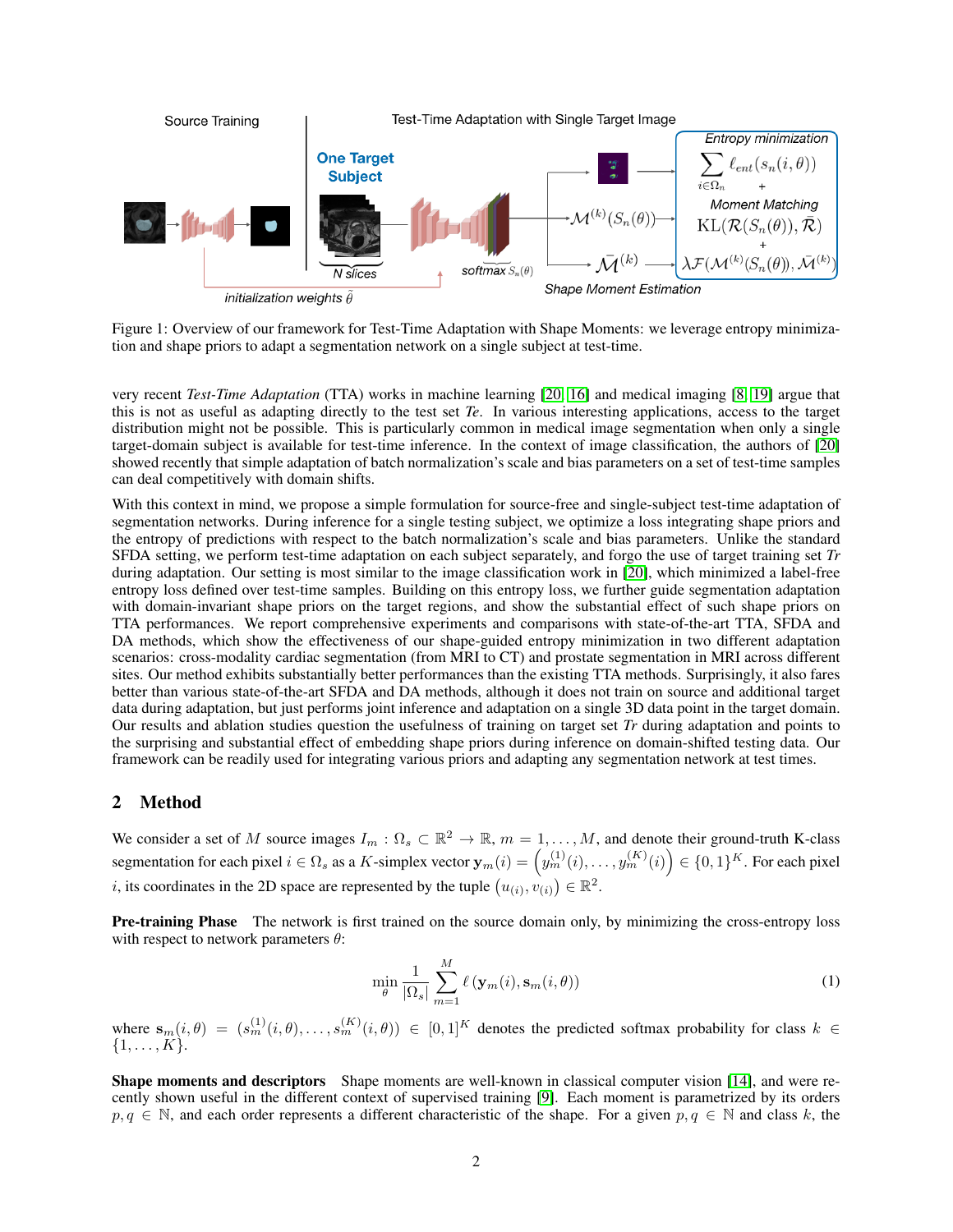shape moments of the segmentation prediction of an image  $I_n$  can be computed as follows from the softmax matrix  $S_n(\theta) = (s_n^{(k)}(\theta))$  $_{k=1...K}$ :

$$
\mu_{p,q}\left(\mathbf{s}_n^{(k)}(\theta)\right)=\sum_{i\in\Omega}s_n^{(k)}(i,\theta)u_{(i)}^pv_{(i)}^q
$$

Central moments are derived from shape moments to guarantee translation invariance. They are computed as follows:

$$
\bar{\mu}_{p,q}\left(\mathbf{s}_n^{(k)}(\theta)\right) = \sum_{i\in\Omega} s_n^k(i,\theta) \left(u_{(i)} - \bar{u}^{(k)}\right)^p \left(v_{(i)} - \bar{v}^{(k)}\right)^q.
$$

where  $\left(\frac{\mu_{1,0}(s_n^{(k)}(\theta))}{(k)}\right)$  $\frac{\mu_{1,0}(s_{n}^{(k)}(\theta))}{\mu_{0,0}(s_{n}^{(k)}(\theta))}, \frac{\mu_{0,1}(s_{n}^{(k)}(\theta))}{\mu_{0,0}(s_{n}^{(k)}(\theta))}$  $\frac{\mu_{0,1}(s_n^{(k)}(\theta))}{\mu_{0,0}(s_n^{(k)}(\theta))}$  are the components of the centroid. We use the vectorized form onwards, e.g.  $\mu_{p,q}(s_n(\theta)) = \left(\mu_{p,q}(s_n^{(1)}(\theta)), \ldots, \mu_{p,q}(s_n^{(K)}(\theta))\right)^\top$ . Building from these definitions, we obtain 2D shape moments from the network predictions. We then derive the shape descriptors  $\mathcal{R}, \mathcal{C}, \mathcal{D}$  defined in Table [1,](#page-2-0) which respectively inform on the size, position, and compactness of a shape.

Table 1: Examples of shape descriptors based on softmax predictions.

<span id="page-2-0"></span>

| Shape Descriptor | Definition                                                                                                                                                              |
|------------------|-------------------------------------------------------------------------------------------------------------------------------------------------------------------------|
| Class-Ratio      |                                                                                                                                                                         |
| Centroid         | $\mathcal{R}(s) := \frac{1}{\vert \Omega_T \vert} \mu_{0,0}(s) \ \mathcal{C}(s) := \left( \frac{\mu_{1,0}(s)}{\mu_{0,0}(s)}, \frac{\mu_{0,1}(s)}{\mu_{0,0}(s)} \right)$ |
|                  | Distance to Centroid $\mathcal{D}(s) := \left(\sqrt[2]{\frac{\bar{\mu}_{2,0}(s)}{\mu_{0,0}(s)}}, \sqrt[2]{\frac{\bar{\mu}_{0,2}(s)}{\mu_{0,0}(s)}}\right)$              |

Test-time adaptation and inference with shape-prior constraints Given a single new subject in the target domain composed of  $\tilde{N}$  2D slices,  $I_n: \Omega_t \subset \mathbb{R}^2 \to \mathbb{R}$ ,  $n = 1, \ldots, N$ , the first loss term in our adaptation phase is derived from [\[20\]](#page-6-4), to encourage high confidence in the softmax predictions, by minimizing their weighted Shannon entropy:  $\ell_{ent}(s_n(i, \theta)) = -\sum_{k} \nu_k s_n^{k}(i, \theta) \log s_n^{k}(i, \theta)$ , where  $\nu_k, k = 1...K$ , are class weights added to mitigate imbalanced class-ratios.

Ideally, to guide adaptation, for each slice  $I_n$ , we would penalize the deviations between the shape descriptors of the softmax predictions  $S_n(\theta)$  and those corresponding to the ground truth  $y_n$ . As the ground-truth labels are unavailable, instead, we estimate the shape descriptors using the predictions from the whole subject  $\{S_n(\theta), n = 1, \ldots, N\}$ , which we denote respectively  $C, D$ .

The first shape moment we leverage is the simplest: a zero-order class-ratio R. Seeing these class ratios as distributions, we integrate a KL divergence with the Shannon entropy:

<span id="page-2-1"></span>
$$
\mathcal{L}_{TTAS}(\theta) = \sum_{n} \frac{1}{|\Omega_n|} \sum_{i \in \Omega_t} \ell_{ent}(s_n(i, \theta)) + \text{KL}(\mathcal{R}(S_n(\theta)), \bar{\mathcal{R}}).
$$
 (2)

It is worth noting that, unlike [\[2\]](#page-5-4), which used a loss of the form in Eq [\(2\)](#page-2-1) for training on target data, here we use this term for inference on a test subject, as a part of our overall shape-based objective. Additionally, we integrate the centroid ( $\mathcal{M} = \mathcal{C}$ ) and the distance to centroid ( $\mathcal{M} = \mathcal{D}$ ) to further guide adaptation to plausible solutions:

<span id="page-2-2"></span>
$$
\min_{\theta} \mathcal{L}_{TTAS}(\theta)
$$
\n
$$
\text{s.t. } \left| \mathcal{M}^{(k)}(S_n(\theta)) - \bar{\mathcal{M}}^{(k)} \right| \le 0.1, \quad k = \{2, \dots, K\}, n = \{1, \dots, N\}. \tag{3}
$$

Imposing such hard constraints is typically handled through the minimization of the Lagrangian dual in standard convex-optimization. As this is computationally intractable in deep networks, inequality constraints such as Eq [\(3\)](#page-2-2) are typically relaxed to soft penalties [\[6,](#page-5-5) [10,](#page-6-9) [7\]](#page-5-6). Therefore, we experiment with the integration of  $\mathcal C$  and  $\mathcal D$  through a quadratic penalty, leading to the following unconstrained objectives for joint test-time adaptation and inference:

<span id="page-2-3"></span>
$$
\sum_{n} \frac{1}{|\Omega_t|} \sum_{i \in \Omega_n} \ell_{ent}(\mathbf{s}_n(i, \theta)) + \text{KL}(\mathcal{R}(S_n(\theta)), \bar{\mathcal{R}}) + \lambda \mathcal{F}(\mathcal{M}(S_n(\theta)), \bar{\mathcal{M}}),
$$
\n(4)

where  $\mathcal F$  is a quadratic penalty function corresponding to the relaxation of Eq [\(3\)](#page-2-2):  $\mathcal F(m_1, m_2) = [m_1 - 0.9m_2]_+^2 +$  $[1.1m_2-m_1]_+^2$  and  $[m]_+ = \max(0, m)$ , with  $\lambda$  denoting a weighting hyper-parameter. Following recent TTA methods [\[20,](#page-6-4) [8\]](#page-5-3), we only optimize for the scale and bias parameters of batch normalization layers while the rest of the network is frozen. Figure [1](#page-1-0) shows the overview of the proposed framework.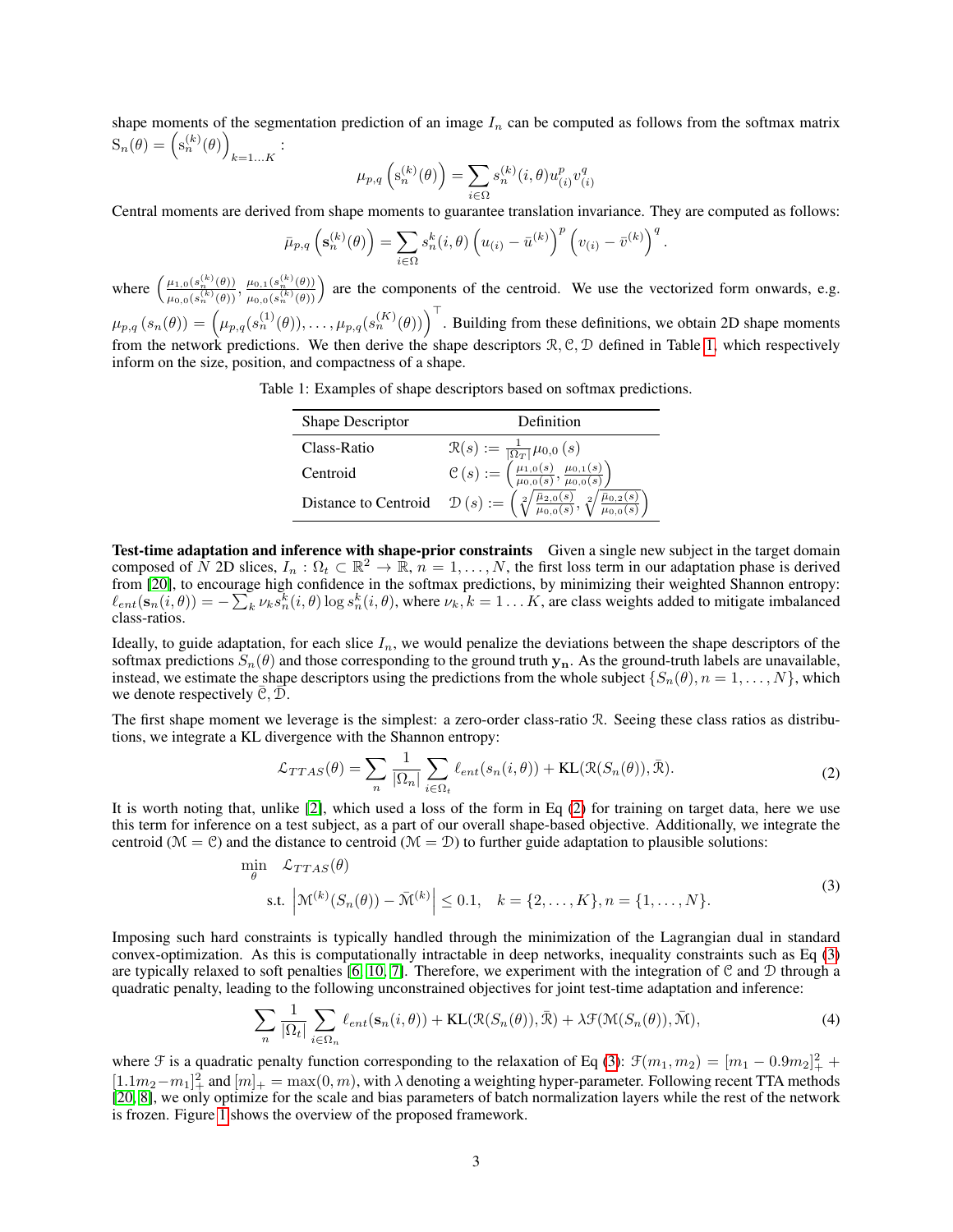# 3 Experiments

## 3.1 Test-time Adaptation with shape descriptors

Heart Application We employ the 2017 Multi-Modality Whole Heart Segmentation (MMWHS) Challenge dataset for cardiac segmentation [\[23\]](#page-6-10). The dataset consists of 20 MRI (source domain) and 20 CT volumes (target domain) of non-overlapping subjects, with their manual annotations of four cardiac structures: the Ascending Aorta (AA), the Left Atrium (LA), the Left Ventricle (LV) and the Myocardium (MYO). We employ the pre-processed data provided by [\[5\]](#page-5-1). The scans were normalized as zero mean and unit variance, and data augmentation based on affine transformations was performed. For the domain adaptation benchmark methods (DA and SFDA), we use the data split in [\[5\]](#page-5-1): 14 subjects for training, 2 for validation, and 4 for testing. Each subject has  $N = 256$  slices.

Prostate Application We employ the dataset from the publicly available NCI-ISBI [2](#page-3-0)013 Challenge<sup>2</sup>. It is composed of manually annotated T2-weighted MRI from two different sites: 30 samples from Boston Medical Center (source domain), and 30 samples from Radboud University Medical Center (target domain). For the DA and SFDA benchmark methods, 19 scans were used for training, one for validation, and 10 scans for testing. We used the pre-processed dataset from [\[13\]](#page-6-11), who resized each sample to  $384 \times 384$  in axial plane, and normalized it to zero mean and unit variance. We employed data augmentation based on affine transformations on the source domain. Each subject has  $N \in [15, 24]$  slices.

**Benchmark Methods** Our first model denoted  $TTAS_{\mathcal{R}C}$  constrains the class-ratio R and the centroid C using Eq [\(4\)](#page-2-3); similarly,  $TTAS_{\mathcal{RD}}$  constrains R and the distance-to-centroid D. We compare to two *TTA* methods: the method in [\[8\]](#page-5-3), denoted  $TTDAE$ , where an auxiliary branch is used to denoise segmentation, and  $Tent$  [\[20\]](#page-6-4), which is based on the following loss:  $\min_{\theta} \sum_{n} \sum_{i \in \Omega_n} \ell_{ent}(s_n(i, \theta))$ . Note that  $Tent$  corresponds to performing an ablation of both shape moments terms in our loss. As an additional ablation study,  $TTAS_{\mathcal{R}}$  is trained with the class-ratio matching loss in Eq [\(2\)](#page-2-1) only. We also compared to two *DA* methods based on class-ratio matching, *CDA* [\[1\]](#page-5-7), and CurDA [\[21\]](#page-6-12), and to the recent source-free domain adaptation (*SFDA*) method AdaMI in [\[2\]](#page-5-4). A model trained on the source only, *NoAdap*, was used as a lower bound. A model trained on the target domain with the cross-entropy loss, Oracle, served as an upper bound.

**Estimating the shape descriptors** For the estimation of the class-ratio  $\bar{\mathcal{R}}$ , we employed the coarse estimation in [\[1\]](#page-5-7), which is derived from anatomical knowledge available in the clinical literature. For  $\mathcal{M} \in \{\mathcal{C}, \mathcal{D}\}\$ , we estimate the target shape descriptor from the network prediction masks  $\hat{\mathbf{y}}_n$  after each epoch:  $\overline{\mathcal{M}}^{(k)} = \frac{1}{|V^k|} \sum_{v \in V^k} v$ , with  $V^k = \{ \mathfrak{M}^{(k)}(\mathbf{\hat{y}_n}) \text{ if } \mathfrak{R}^k(\mathbf{\hat{y}_n}) > \epsilon^k, n = 1 \cdots N \}.$ 

Note that, for a fair comparison, we used exactly the same class-ratio priors and weak supervision employed in the benchmarks methods in [\[1,](#page-5-7) [2,](#page-5-4) [21\]](#page-6-12). Weak supervision takes the form of simple image-level tags by setting  $\bar{\mathcal{R}}^{(k)} = \mathbf{0}$ and  $\lambda = 0$  for the target images that do not contain structure k.

Training and implementation details For all methods, the segmentation network employed was UNet [\[15\]](#page-6-13). A model trained on the source data with Eq [\(1\)](#page-1-1) for 150 epochs was used as initialization. Then, for TTA models, adaptation is performed on each test subject independently, without target training. Our model was initialized with Eq [\(2\)](#page-2-1) for 150 epochs, after which the additional shape constraint was added using Eq [\(4\)](#page-2-3) for 200 epochs. As there is no learning and validation set in the target domain, the hyper-parameters are set following those in the source training, and are fixed across experiments: we trained with the Adam optimizer [\[11\]](#page-6-14), a batch size of  $min(N, 22)$ , an initial learning rate of  $5 \times 10^{-4}$ , a learning rate decay of 0.9 every 20 epochs, and a weight decay of  $10^{-4}$ . The weights  $\nu_k$ are calculated as:  $\nu_k = \frac{\bar{\mathcal{R}}_k^{-1}}{\sum_k \bar{\mathcal{R}}_k^{-1}}$ . We set  $\lambda = 1 \times 10^{-4}$ .

Evaluation The 3D Dice similarity coefficient (DSC) and the 3D Average Surface distance (ASD) were used as evaluation metrics in our experiments.

## 3.2 Results & discussion

Table [2](#page-4-0) and Table [3](#page-4-1) report quantitative metrics for the heart and prostate respectively. Among DA methods, the source-free AdaMI achieves the best DSC improvement over the lower baseline *NoAdap*, with a mean DSC of 75.7% (cardiac) and 79.5% (prostate). Surprisingly though, in both applications, our method  $TTAS_{RD}$  yields better scores:

<span id="page-3-0"></span><sup>2</sup> https://wiki.cancerimagingarchive.net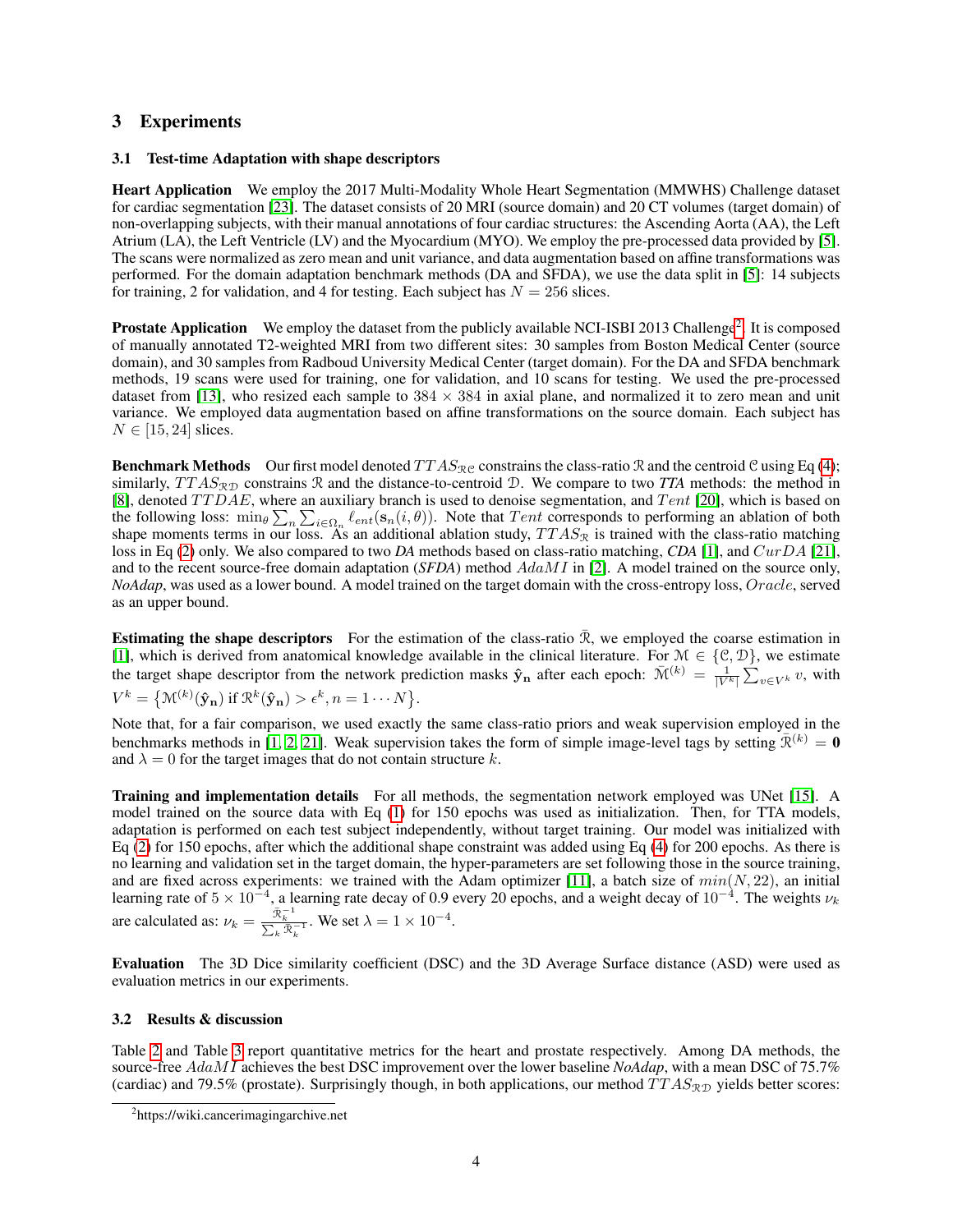| Methods                                                                        | <b>SFDA</b><br>DA | <b>TTA</b> |          | $DSC(\%)$ |      |      |      | ASD(vox) |      |      |      |      |      |
|--------------------------------------------------------------------------------|-------------------|------------|----------|-----------|------|------|------|----------|------|------|------|------|------|
|                                                                                |                   |            |          | AA        | LA   | LV   | Mvo  | Mean     | AA   | LA   | LV   | Mvo  | Mean |
| NoAdap (lower b.)                                                              |                   |            |          | 49.8      | 62.0 | 21.1 | 22.1 | 38.8     | 19.8 | 13.0 | 13.3 | 12.4 | 14.6 |
| Oracle (upper b.)                                                              |                   |            |          | 91.9      | 88.3 | 91.0 | 85.8 | 89.2     | 3.1  | 3.4  | 3.6  | 2.2  | 3.0  |
| CurDA $[21]$                                                                   |                   | $\times$   | X        | 79.0      | 77.9 | 64.4 | 61.3 | 70.7     | 6.5  | 7.6  | 7.2  | 9.1  | 7.6  |
| CDA[1]                                                                         | ✓                 | $\times$   | $\times$ | 77.3      | 72.8 | 73.7 | 61.9 | 71.4     | 4.1  | 6.3  | 6.6  | 6.6  | 5.9  |
| AdaMI $[2]$                                                                    | X                 | √          | X        | 83.1      | 78.2 | 74.5 | 66.8 | 75.7     | 5.6  | 4.2  | 5.7  | 6.9  | 5.6  |
| TTDAE [8]                                                                      | X                 | $\times$   | √        | 59.8      | 26.4 | 32.3 | 44.4 | 40.7     | 15.1 | 11.7 | 13.6 | 11.3 | 12.9 |
| Tent [20]                                                                      | X                 | $\times$   | V        | 55.4      | 33.4 | 63.0 | 41.1 | 48.2     | 18.0 | 8.7  | 8.1  | 10.1 | 11.2 |
| Proposed Method                                                                |                   |            |          |           |      |      |      |          |      |      |      |      |      |
| <b>TTAS</b> <sub>Re</sub> (Ours)                                               | $\times$          | $\times$   | √        | 85.1      | 82.6 | 79.3 | 73.2 | 80.0     | 5.6  | 4.3  | 6.1  | 5.3  | 5.3  |
| <b>TTAS</b> <sub><math>\mathcal{R}</math><math>\mathcal{D}</math> (Ours)</sub> | X                 | $\times$   | ✓        | 82.3      | 78.9 | 76.1 | 68.4 | 76.5     | 4.0  | 5.8  | 6.1  | 5.7  | 5.4  |
| Ablation study                                                                 |                   |            |          |           |      |      |      |          |      |      |      |      |      |
| $TTAS_{R}$                                                                     | $\times$          | $\times$   | √        | 78.9      | 77.7 | 74.8 | 65.3 | 74.2     | 5.2  | 4.9  | 7.0  | 7.6  | 6.2  |

<span id="page-4-0"></span>Table 2: Test-time metrics on the cardiac dataset, for our method and various *Domain Adaptation* (DA), *Source Free Domain Adaptation* (SFDA) and *Test Time Adaptation* (TTA) methods.

76.5% DSC, 5.4 vox. ASD (cardiac) and 79.5% DSC, 3.9 vox. ASD (prostate); while  $TTAS_{\text{R}}c$  achieves the best DSC across methods: 80.0% DSC and 5.3 vox. ASD (cardiac), 80.2% DSC and 3.79 ASD vox. (prostate). Finally, comparing to the TTA methods, both  $TTAS_{\mathcal{R}\mathcal{C}}$  and  $TTAS_{\mathcal{R}\mathcal{D}}$  widely outperform  $TTADAE$ , which yields 40.7% DSC, 12.9 vox. ASD (cardiac) and 73.2% DSC, 5.80 vox. ASD (prostate), and Tent, which reaches 48.2% DSC, 11.2 vox. ASD (cardiac) and 68.7% DSC, 5.87 vox. ASD (prostate).

| Methods                                      | DA       | <b>SFDA</b> | <b>TTA</b> | $DSC \left( % \right)$ | ASD(vox)      |
|----------------------------------------------|----------|-------------|------------|------------------------|---------------|
| NoAdap (lower bound)<br>Oracle (upper bound) |          |             |            | 67.2<br>88.9           | 10.60<br>1.88 |
| $CurDA$ [21]                                 |          | $\times$    | $\times$   | 76.3                   | 3.93          |
| <b>CDA</b> [1]                               |          | $\times$    | $\times$   | 77.9                   | 3.28          |
| AdaMI $[2]$                                  | X        | ✓           | $\times$   | 79.5                   | 3.92          |
| TTDAE [8]                                    | X        | $\times$    |            | 73.2                   | 5.80          |
| Tent $[20]$                                  | X        | $\times$    |            | 68.7                   | 5.87          |
| Proposed Method                              |          |             |            |                        |               |
| $TTAS_{\mathcal{R}}$ (Ours)                  | $\times$ | $\times$    |            | 80.2                   | 3.79          |
| $TTAS_{\mathcal{R}}$ (Ours)                  | X        | $\times$    |            | 79.5                   | 3.90          |
| Ablation study                               |          |             |            |                        |               |
| $TTAS_{\mathcal{R}}$ (Ours)                  | $\times$ | $\times$    |            | 75.3                   | 5.06          |

<span id="page-4-1"></span>Table 3: Test-time metrics on the prostate dataset.

Qualitative segmentations are depicted in Figure [2.](#page-5-8) These visuals results confirm that without adaptation, a model trained only on source data cannot properly segment the structures on the target images. The segmentation masks obtained using the TTA formulations  $Tent$  [\[20\]](#page-6-4),  $TTADAE$  [\[8\]](#page-5-3) only show little improvement. Both methods are unable to recover existing structures when the initialization  $NoAdap$  fails to detect them (see fourth and fifth row, Figure [2\)](#page-5-8). On the contrary, those produced from our degraded model  $TTAS_{\mathcal{R}}$  show more regular edges and is closer to the ground truth. However, the improvement over  $TTAS_{\mathcal{R}}$  obtained by our two models  $TTAS_{\mathcal{R}}$ ,  $TTAS_{\mathcal{RD}}$  is remarkable regarding the shape and position of each structures: the prediction masks show better centroid position (first row, Figure [2,](#page-5-8) see LA and LV) and better compactness (third, fourth, fifth row, Figure [2\)](#page-5-8).

# 4 Conclusion

In this paper, we proposed a simple formulation for *single-subject* test-time adaptation (TTA), which does not need access to the source data, nor the availability of a target training data. Our approach performs inference on a test subject by minimizing the entropy of predictions and a class-ratio prior over batchnorm parameters. To further guide adaptation, we integrate shape priors through penalty constraints. We validate our method on two challenging tasks, the MRI-to-CT adaptation of cardiac segmentation and the cross-site adaptation of prostate segmentation. Our formulation achieved better performances than state-of-the-art TTA methods, with a 31.8% (resp. 7.0%) DSC improvement on cardiac and prostate images respectively. Surprisingly, it also fares better than various state-of-the-art DA and SFDA methods. These results highlight the effectiveness of shape priors on test-time inference, and question the usefulness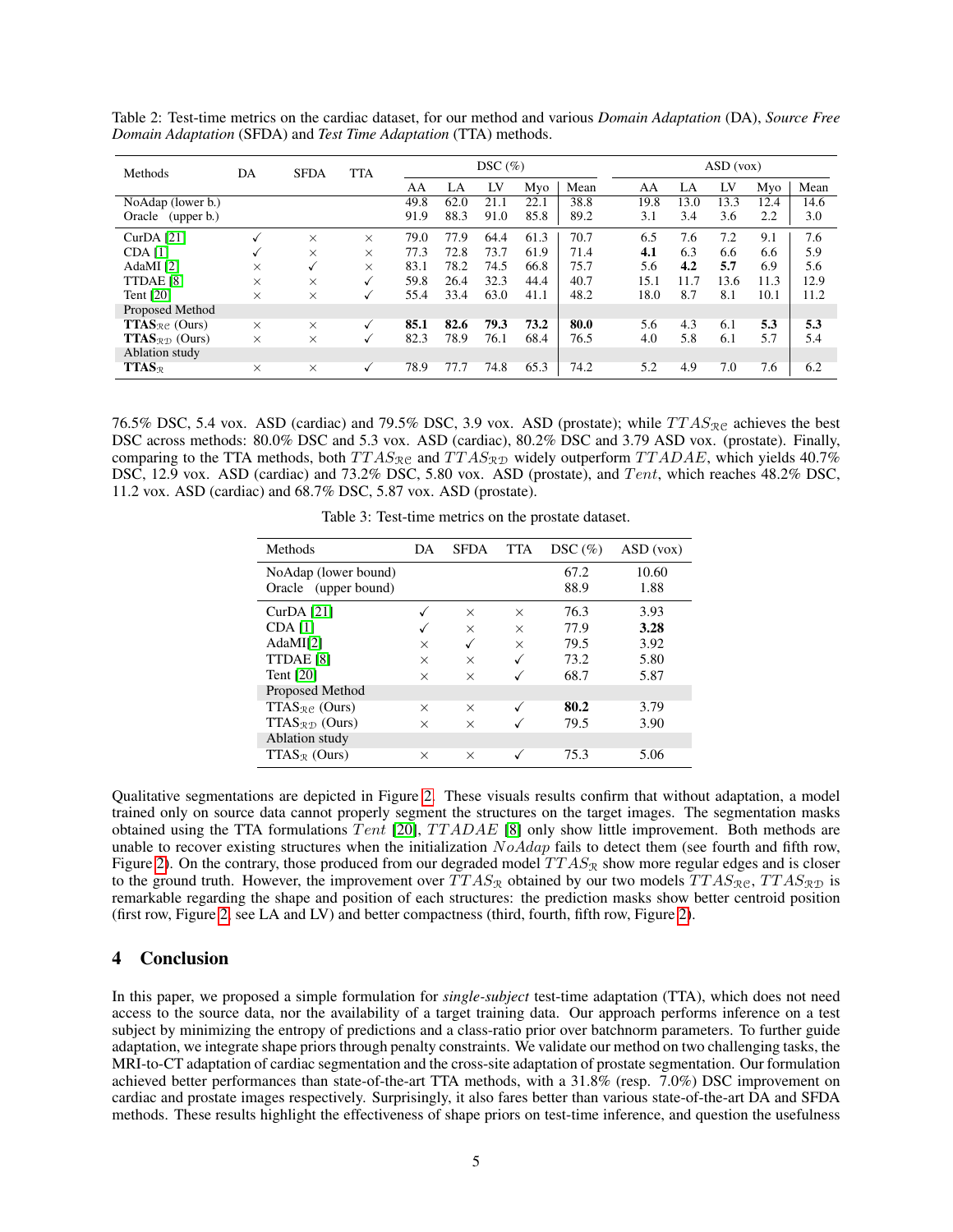|   |  | (ours_degraded) (ours) | $\frac{1}{2}$ (ours) |
|---|--|------------------------|----------------------|
|   |  |                        |                      |
| ۰ |  |                        |                      |
|   |  |                        |                      |
|   |  |                        |                      |
|   |  |                        |                      |
|   |  |                        |                      |

Image Ground Truth No Adap TTADAE [8] Tent [20]  $TTAS_{\mathcal{P}}TTAS_{\mathcal{P}C}TTAS_{\mathcal{P}D}$ 

<span id="page-5-8"></span>Figure 2: Qualitative performance on cardiac images (top) and prostate images (bottom): examples of the segmentations achieved by our formulation  $(TTAS_{\mathcal{R}\mathcal{D}}, TTAS_{\mathcal{R}\mathcal{D}})$ , and benchmark TTA models. The cardiac structures of MYO, LA, LV and AA are depicted in blue, red, green and yellow respectively.

of training on target data in segmentation adaptation. Future work will involve the introduction of higher-order shape moments, as well as the integration of multiple shapes moments in the adaptation loss. Our test-time adaptation framework is straightforward to use with any segmentation network architecture.

## References

- <span id="page-5-7"></span>[1] Bateson, M., Dolz, J., Kervadec, H., Lombaert, H., Ben Ayed, I.: Constrained domain adaptation for image segmentation. IEEE Transactions on Medical Imaging 40(7), 326–334 (2021)
- <span id="page-5-4"></span>[2] Bateson, M., Dolz, J., Kervadec, H., Lombaert, H., Ben Ayed, I.: Source-free domain adaptation for image segmentation (2021), <https://arxiv.org/abs/2108.03152>
- <span id="page-5-2"></span>[3] Bateson, M., Kervadec, H., Dolz, J., Lombaert, H., Ben Ayed, I.: Source-relaxed domain adaptation for image segmentation. In: Medical Image Computing and Computer-Assisted Intervention MICCAI (2020)
- <span id="page-5-0"></span>[4] Cheplygina, V., de Bruijne, M., Pluim, J.P.W.: Not-so-supervised: a survey of semi-supervised, multi-instance, and transfer learning in medical image analysis. Medical Image Analysis 54, 280–296 (2019)
- <span id="page-5-1"></span>[5] Dou, Q., Ouyang, C., Chen, C., Chen, H., Glocker, B., Zhuang, X., Heng, P.: Pnp-adanet: Plug-and-play adversarial domain adaptation network at unpaired cross-modality cardiac segmentation. IEEE Access 7, 99065–99076 (2019)
- <span id="page-5-5"></span>[6] He, F.S., Liu, Y., Schwing, A.G., Peng, J.: Learning to play in a day: Faster deep reinforcement learning by optimality tightening. In: International Conference on Learning Representations (ICLR) (2017)
- <span id="page-5-6"></span>[7] Jia, Z., Huang, X., Chang, E.I., Xu, Y.: Constrained deep weak supervision for histopathology image segmentation. IEEE Transactions on Medical Imaging 36(11), 2376–2388 (2017)
- <span id="page-5-3"></span>[8] Karani, N., Erdil, E., Chaitanya, K., Konukoglu, E.: Test-time adaptable neural networks for robust medical image segmentation. Medical Image Analysis 68, 101907 (2021)